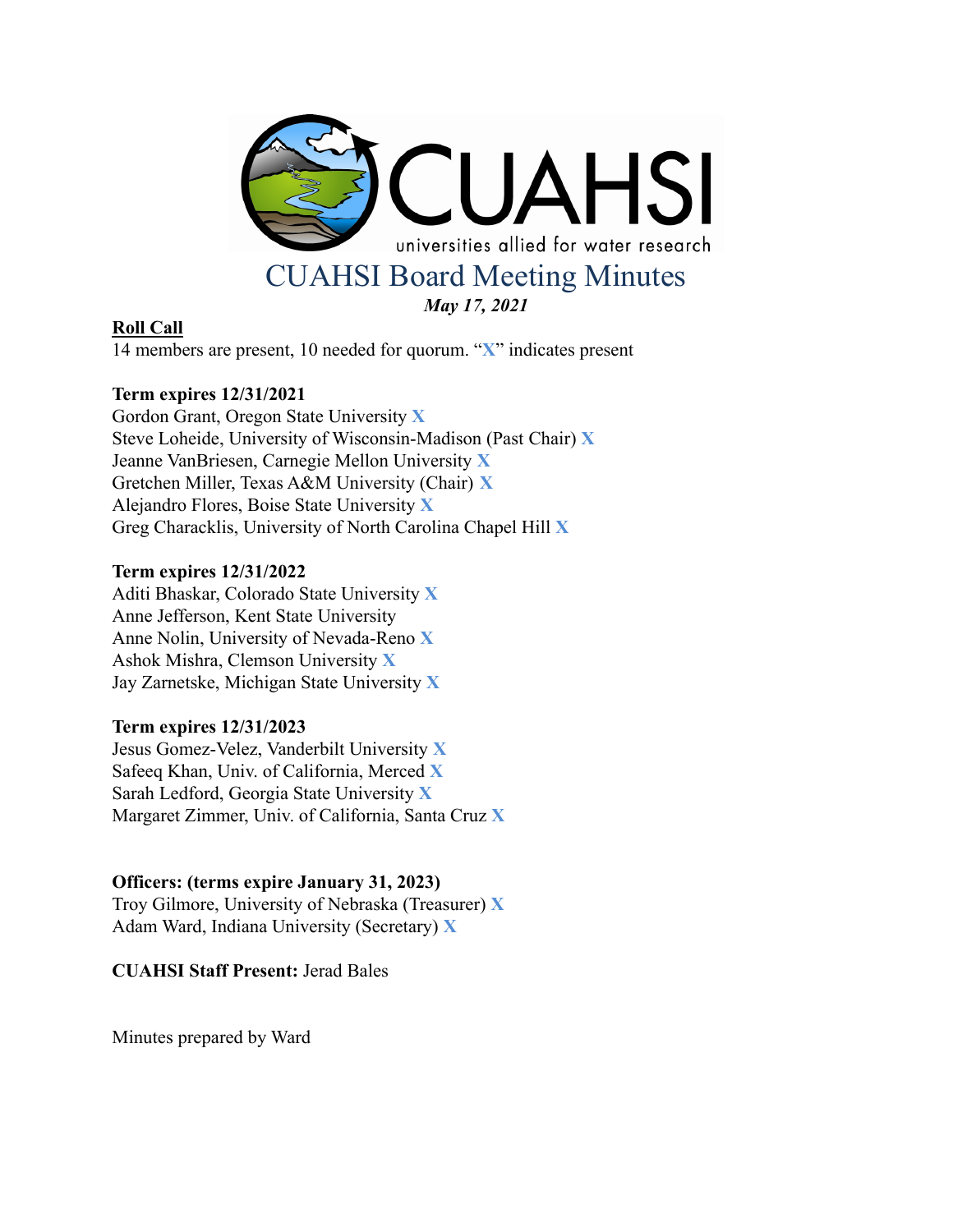# **2021-05-17**

### 12:00 EDT Call to Order

- 1. Executive Director update
	- a. Bales reported that he has an interview scheduled for the advertised community relations specialist position. He reported a 10-week internship has been accepted to focus on DEI and communication activities. Bales noted two vacancies are presently posted for software engineers, and he will be working via the CUAHSI membership and nonprofit job advertisements will be planned. He reported plans to hire two staff members with hydrologic science backgrounds and is actively interviewing for these positions.
	- b. Bales initiated a discussion of the tagline "Universities allied for water research", questioning if this is still representative of the mission. He is working with staff to revise this with an updated version.
	- c. Bales reported that he submitted the 6-mo progress report to the NSF, which was shared with the Board prior to the meeting. He is working on a similar report for the CZ Hub program.
	- d. Bales reported that CUAHSI HydroShare is being used to facilitate coordinate of data for the three rivers project in Zimbabwe and Mozambique.
	- e. Bales reported a successful collaborative proposal with Flores, and active effort on an NASA ROSES proposal that will run via Ohio State University. He summarized another proposal by CUAHSI post-doc NAME HERE.
	- f. Bales reported that the Texas Advanced Computing Center will be conducting an external evaluation of user experience and a technical audit, as required by the award.
	- g. Staff have given several recent webinars on getting started with HydroShare to help reach community members.
	- h. Bales actively engages on the AGU Hydrology meeting planning, and has engaged with Anna Barros regarding coordination between CUAHSI and the Hydrology section of AGU.
	- i. Bales has RFPs pending for a website refresh and hydroclient services.
	- j. Grant asked about CUAHSI positioning for the proposed increase in funding to the National Science Foundation. The group discussed the roles that AGU and CUAHSI might have in any future investments in climate solutions and water resource management.
- 2. Board Chair update
	- a. Miller reported that the ExCom reviewed and approved the final version of the CUAHSI P&T statement.
	- b. Miller reported that the ExCom wants to address potential changes to the dues structure for PUIs.
- 3. CUAHSI dues structure
	- a. Miller initiated a discussion of changing the dues structure for PUIs. Current members have dues of \$200/yr and a \$2,000 initiation fee. The group also discussed that PUI members would only have one representative, per the bylaws.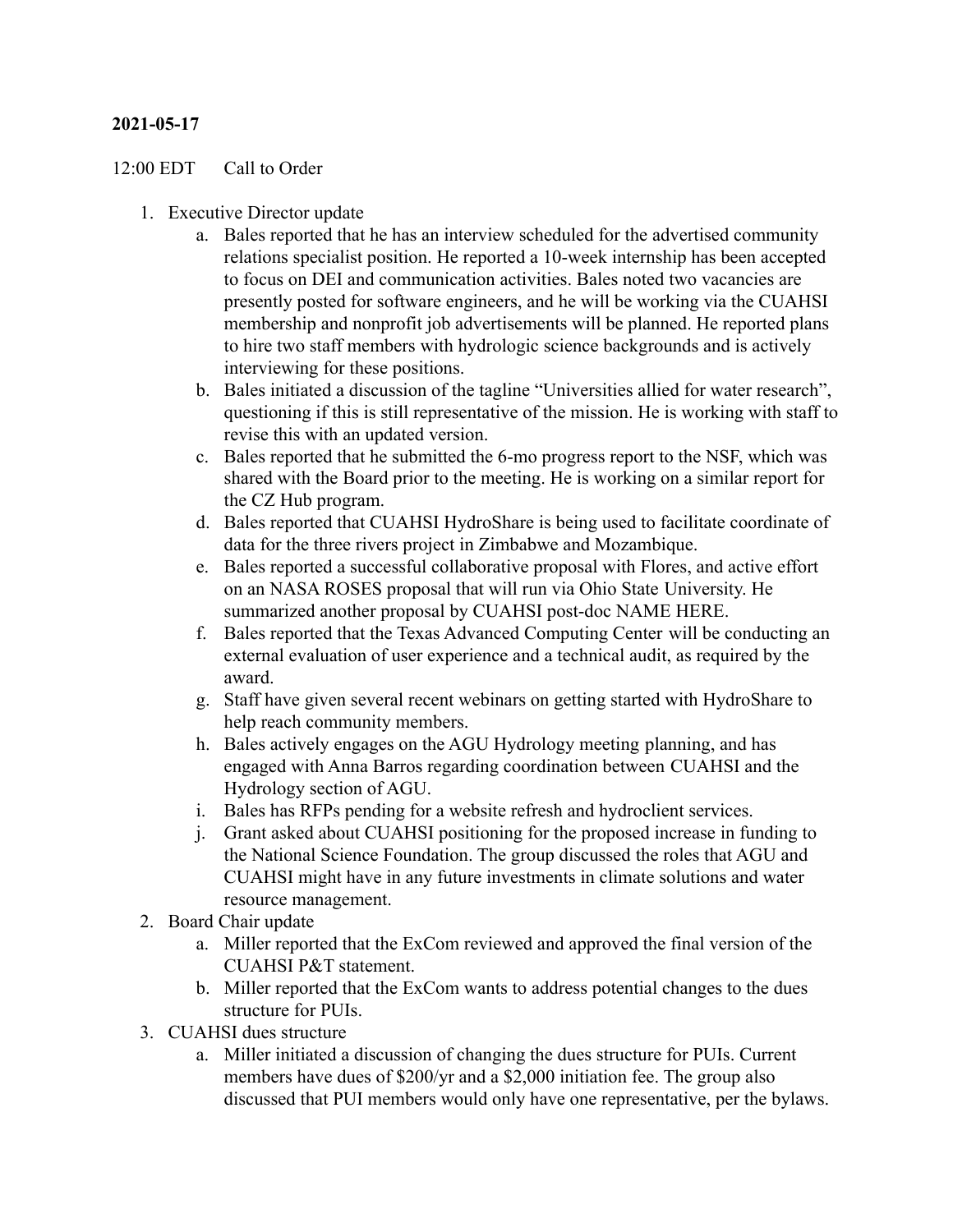Loheide also noted that there are some programs, such as the IDTG or Pathfinders programs, are only open to graduate students and PUI students would not be able to take advantage of these programs. Grant also noted that some programs might come online that are specifically serving PUI members in the future.

- **b. Motion: Establish dues for PUI members to have an initiation fee of \$700 and annual dues of \$70/yr.**
	- **i. Motion: Nolin**
	- **ii. Second: Grant**
	- **iii. Discussion:**
		- **1. Zarnetske endorsed establishing this to enable PUI members to join immediately. He requested that this be revisited in the future to assess if the dues are appropriate as these members begin to join and participate in the organization. He suggested discussion with the first members to ensure this is reasonable.**
		- **2. Ledford also suggested that the Board track if this is creating a barrier that is still prohibiting other organizations from joining.**
		- **3. Bales reported that dues were discussed with PUIs by the committee focused on these. He also noted that a committee should also revisit the way that affiliate members engage with the organization and count for quorum.**
	- **iv. Vote: Approved (unanimous)**
- 4. July Board meeting scheduling
	- a. Miller polled the Board regarding the July 2021 Board meeting scheduling. She found a large fraction of the Board expressed a preference for a virtual meeting.
	- b. The Board meeting will be scheduled for July 22-23, 2021. Miller anticipates approximately half-day meetings.
- 5. Executive Director performance review
	- a. Loheide is leading the performance review. Characklis will serve on the review committee, and Loheide is working to identify an external member of the committee. He expects to have a report to the Board in August 2021 or sooner.
- 6. Biennial update and mentor pairing
	- a. Gomez-Velez reported that the speakers and schedules for the Biennial have been finalized and confirmed. He is working with them to allow the group to prepare for the panel discussions, and requested the Board share with him any questions or topics they would like covered in the panels. Bales asked about a final date and time for one pending webinar that remains to be scheduled. Gomez-Velez will follow-up on this in the coming days.
	- b. Miller reminded the Board that registration is now open, and includes an invitation to participate in 'pop ups' at the meeting.
	- c. Bhaskar introduced a plan for partnering student and early career attendees with mentors as a way to increase networking that would normally happen at poster sessions. Bhaskar is hoping to match individuals based on research interests, where participants commit to having individual meetings to network. Participants